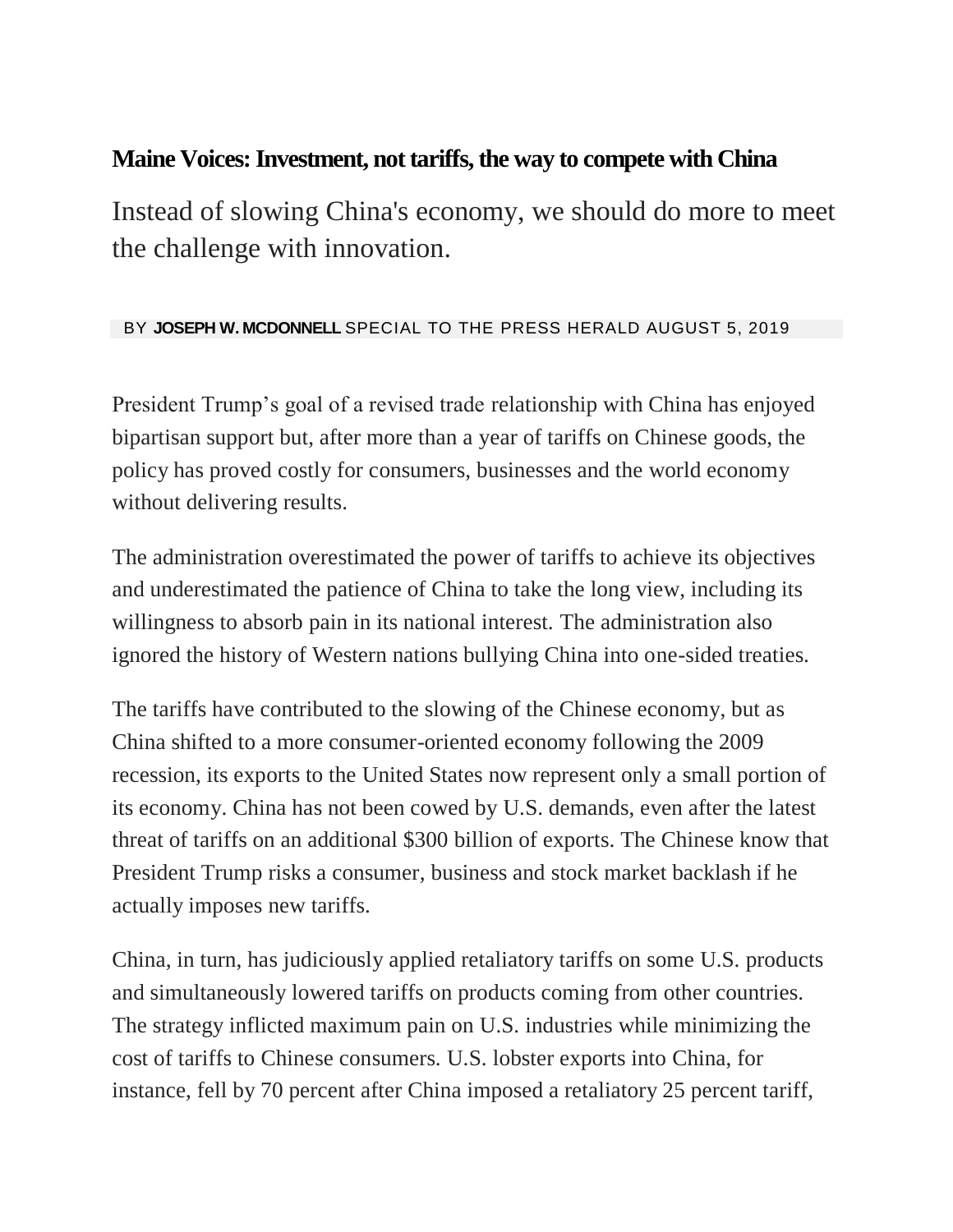while Canada's lobster exports to China nearly doubled as it received a tariff reduction. The U.S. allies are enjoying increased trade with China and ironically have become the winners of the trade war.

President Trump had an opportunity to declare victory when China agreed to import a trillion dollars of goods from the U.S. over the next six years and took steps to strengthen intellectual property protection. While the president has incentive to negotiate an agreement, he also may prefer to scapegoat China in a reprise of his 2016 campaign rather than defend a trade deal.

The hardliners in the administration have sought far-reaching changes including opening China's markets, eliminating government subsidies to domestic industries, baking provisions of the trade agreement into Chinese law and keeping tariffs in place even after an agreement to assure compliance. China has thus far rebuffed these demands, which it felt challenged its autonomy and threatened its economy. These demands confirmed for the Chinese their view that the real U.S. goal is not a trade agreement but slowing China's rise to prevent it from becoming a rival to the U.S.

China possesses a large, attractive and fast-growing market, which gives it significant leverage in a trade war. Changing China's fundamental way of developing its country will be difficult until its industries are more mature and more cooperative pressure can be applied by a coalition of its trading partners. But the U.S. has alienated its allies and retreated from leading such a coalition.

The Chinese government has not backed down from its Belt and Road initiative to increase trade or its China 2025 initiative to support the growth of new hightech industries. China is bringing together government funding, university researchers and industry to seek dominance in 10 promising high-tech manufacturing fields like electric vehicles, synthetic biology, robotics and artificial intelligence.